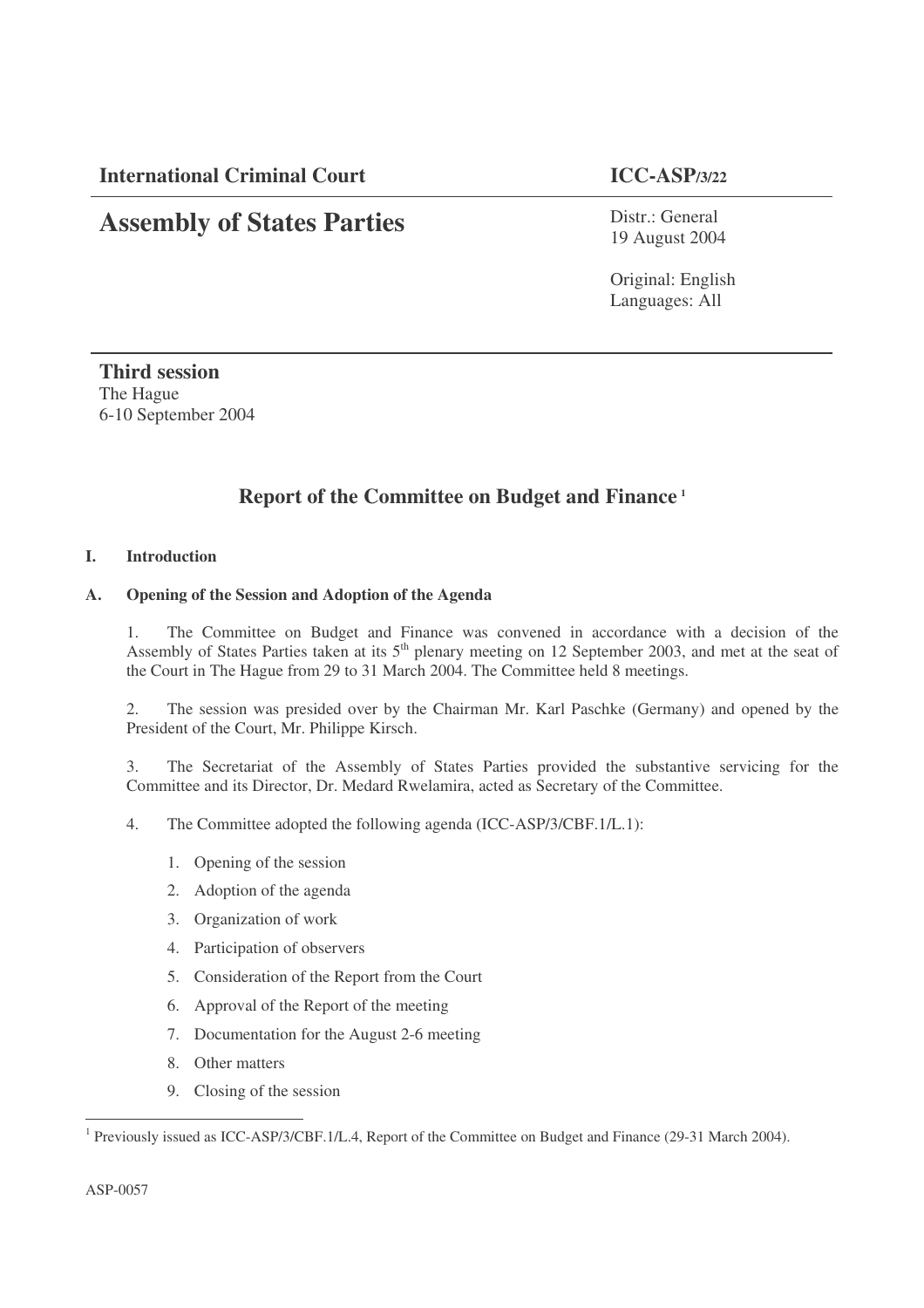## ICC-ASP/3/22 Page 2

- 5. The following members attended the second session of the Committee:
	- 1. Lambert Dah Kindji (Benin)
	- 2. Eduardo Gallardo Aparicio (Bolivia)
	- 3. Fawzi A. Gharaibeh (Jordan)
	- 4. Hahn Myung-jae (Republic of Korea)
	- 5. Peter Lovell (United Kingdom of Great Britain and Northern Ireland)
	- 6. John F. S. Muwanga (Uganda)
	- 7. Karl Paschke (Germany)
	- 8. Elena Sopková (Slovakia)
	- 9. Inna Steinbuka (Latvia)
	- 10. Michel Tilemans (Belgium)
	- 11. Santiago Wins (Uruguay)

6. Officials from the Court were invited to participate in the meetings of the Committee for the purpose of the introduction of the Report from the Court.

#### **B. Participation of Observers**

7. It was decided to accept the request of the Coalition for the International Criminal Court for a 45 minute presentation to be made by its representatives Ms. Cecilia Nilsson Kleffner and Mr. Jonathan O'Donohue. The Committee also decided to accept the request of Mr. Edmond Wellenstein, Director-General of the Host Country ICC Task Force, which is the main interlocutor with the Court, to address the Committee.

#### **C**. **Travel Expenses of Committee Members**

8. The Committee noted that its members, as they travel between their respective resident countries and the venue of meetings of the Committee are entitled to business class fares, following relevant United Nations practice (i.e. Advisory Committee on Administrative and Budgetary Questions; Committee for Programme and Co-ordination and the Committee on Contributions). Consequently, the Committee requested the Assembly of States Parties Secretariat and the Court to handle entitlements accordingly henceforth.

## **D. Premises of the Court**

9. The Committee was addressed by Mr. Edmond Wellenstein of the ICC Task Force. The Committee was informed that the Court will continue to be temporarily housed in the current premises until such time that it can move to its own new premises. Part of the temporary premises have been refurbished at the cost of the Government of the Kingdom of the Netherlands, a Pre-Trial Chamber has been built, another bigger courtroom as well as holding cells are also being constructed. The Court and the Host Country are together working on a brief for the permanent premises and the plan is to submit the brief in due time to the Assembly of States Parties, through the Committee, for approval.

10. The representative of the Host Country stated that the financing of the new premises, which may require several hundred million euro will need to be discussed and approved by the Assembly of States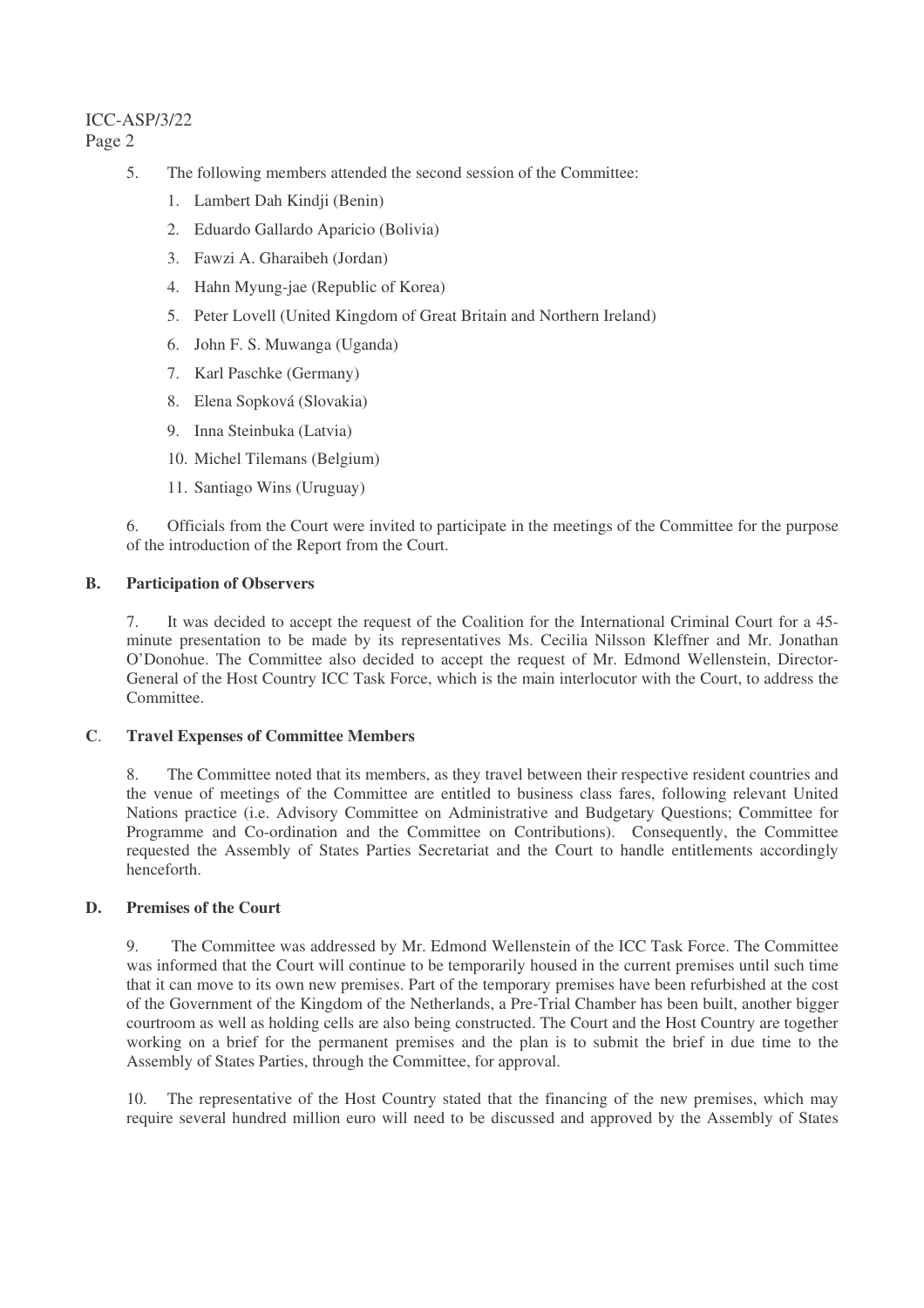Parties which should consider various options including financing through banking institutions or through private donations.

11. The Committee noted the special responsibility of the Host Country in financing the construction of the permanent premises for the Court.

#### **II. Consideration of the Report Provided by the Court**

#### **A. Management Matters**

#### **1. Host Country Agreement and Status of Court's Temporary Premises**

12. The Registrar informed the Committee that negotiations were ongoing on the Host Country Agreement and enumerated the limited number of outstanding matters on which negotiations are continuing. These included the status of Nongovernmental organizations, representatives of the media, the Enforcement of Sentences and Provisions relating to Interim Release.

13. The Court noted that some  $\epsilon$ 14 million expenses in addition to those budgeted for in the current programme were to be incurred in connection with the Court's detention facility, secure mail receiving facility, expansion into the C-wing of the current premises and the construction of additional courtrooms. The Committee noted with regret that the recently-installed video recording facility in the Pre-Trial Chamber was already regarded as obsolete. With regard to the issue of construction of detention facilities, the Committee reiterated the need to further explore the possibility of sharing of detention facilities with other international organizations and the Host Country.

14. The Committee requested further information regarding the Host Country's original statements and undertakings in respect of the facilities with which it would furnish the Court. In this regard the Committee sought, but was unable to obtain clarification on expenses incurred against the  $\epsilon$ 33 million offer by the Host Country as indicated in its Statement dated 15 April 2002.

15. The Committee expressed the hope that the Host Country, even in the absence of detailed undertakings, would be gracious and generous, in keeping with its officially-stated intentions, in accommodating the needs of the Court pertaining to space and equipment.

16. The Committee cautioned against non-essential investment of infrastructure resources into the Court's temporary premises. It also requested further information regarding the dimension and timescale for growth envisaged by the Court.

17. The Committee will revert to these issues at its next session in August 2004 in light of the additional information to be provided by the Registrar.

#### **2. Managerial Progress and the Structure of the Court**

18. The Court presented the Committee with organigrammes of the structure of each of its Organs, explaining the internal *modus operandi* of each Organ. Co-ordination of their activities is secured through regular meetings of the Co-ordination Council. The judicial activities of the Court obviously depend upon the level of activity of the Office of the Prosecutor. In this respect, the Office of the Prosecutor anticipates that two situations will be under investigation during the course of 2004, with at least one of those situations, the referral by the President of the Republic of Uganda, constituting a full-fledged investigation. However, the extent of these activities will depend on a number of factors, including security which is a major concern for the Court's investigations. The conclusion of the UN-ICC Relationship Agreement and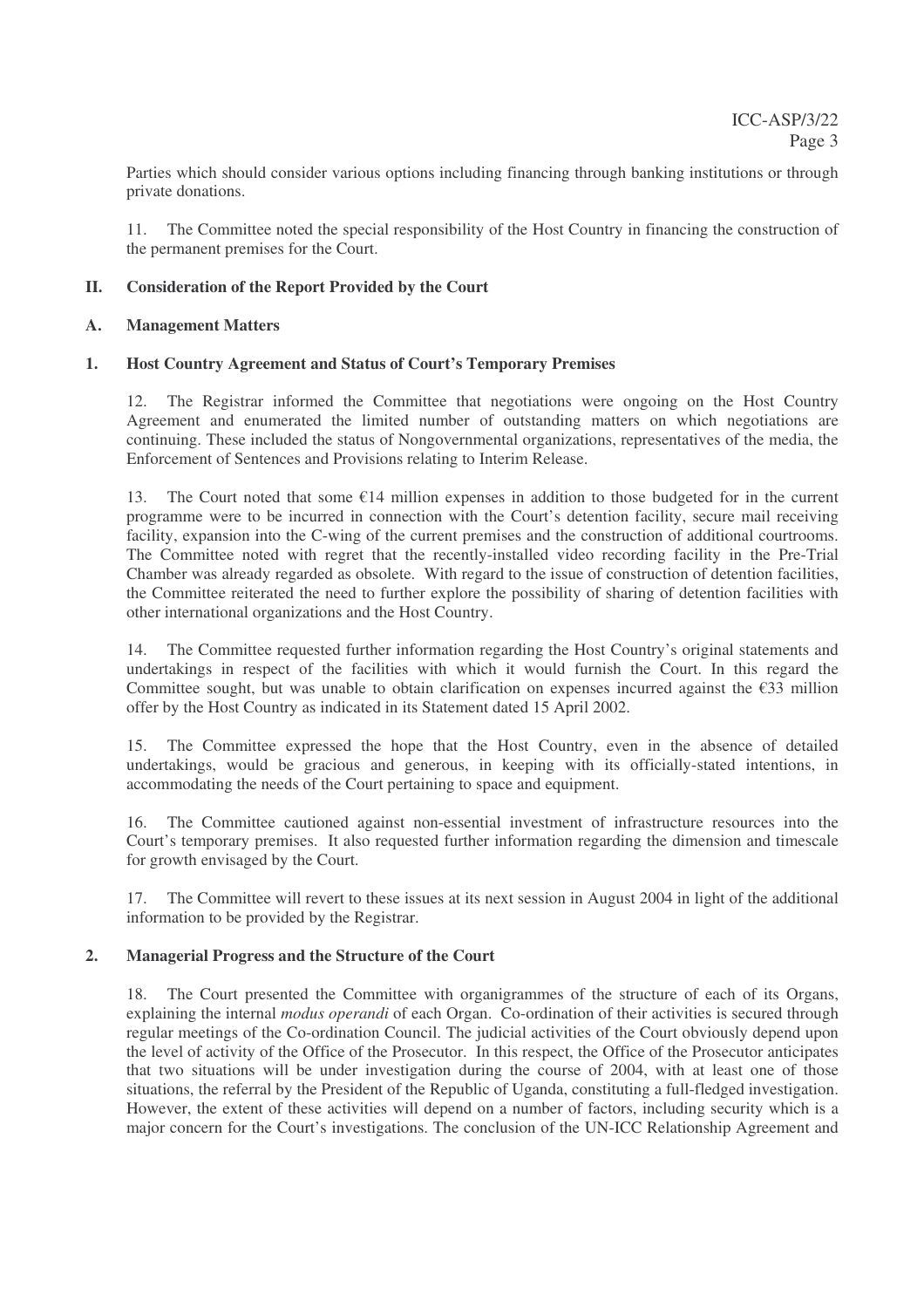ICC-ASP/3/22 Page 4

> subsequent agreements with the Department of Peace Keeping Operations of the United Nations would greatly facilitate the work of the Court and alleviate the high security risks and costs if the Court were obliged to provide its own security in the field.

> 19. The Committee recalled its comments and recommendations regarding safety and security in Paragraph 46 of its report of 8 August 2003 (ICC-ASP/2/7) and urged the Court to conclude Memoranda of Understanding with UNSECOORD, as well as with other Intergovernmental Organizations such as the African Union and the European Union and to seek from States Parties contributions to security capabilities in support of field investigations.

> 20. The Court informed the Committee that of the 375 staff for which budgetary provision has been made for 2004, 177 staff members so far have been recruited on 1 year contracts, with 35 staff members on a General Temporary Assistance basis and 7 consultants. Although this represents slower progress towards the figure of 375 than might be expected, the Court has endeavored not to recruit more staff than it needs at a given time. The Court's vacancy rate for 2003 was 25% but it was difficult to anticipate what the rate will be for 2004.

> 21. The geographical distribution and gender balance of the Court's recruited staff was discussed, with the Court reporting that no state or region's targets had as yet been exceeded. Its gender balance is currently tipped in favour of males, but the ratio of recruited males to female professionals mirrored precisely the ratio of male to female applicants for those posts. The Committee expressed concern that Asia and Africa were under-represented amongst the staff of the Court.

> 22. The Committee requested information regarding the redeployment of posts between sections of the Court. The Court undertook to provide a report on redeployment to the next session in August 2004 of the Committee, by which time the redeployment process will have been completed. In its deliberation the Committee expressed a desire to have more information on the number of consultants employed by the Court and the grounds on which consultants are used.

#### **3. Communication Between Members of the Committee and the Court**

23. The Committee welcomed the Court's proposed mechanism for facilitating the secure flow and exchange of information between members of the Committee *inter se* and between the Court and the Committee. The proposed mechanism will facilitate the secure online hosting of documents under discussion by the Committee and will obviate the need for the cumbersome circulation of documents by email. Additionally, it will allow online discussion by the Committee members. The Committee expressed its appreciation for the proposed new system, while stating that in order for the system to be successful, it will require the Court to use it to circulate documents and engage in discussions with the Committee, while taking care not to circulate more documents than necessary and so overburden the Committee. The Committee requested the Court to give a practical demonstration of the system at its next session in August 2004. The Committee also noted that it is important that any system adopted by the Court should be durable and not become obsolete technology within a short space of time.

#### **4. Substantive Performance Reports of the Organs**

24. The Committee received from the Presidency, the Office of the Prosecutor and the Registry, substantive performance reports on the activities of the respective Organs of the Court for 2003.

25. The Committee expressed concern over a certain fragmentation between the three Organs and the apparent lack of unanimity on a strategy to centralize administrative duties in the Registry, which may result in the possible duplication of activities. The Committee requested the Court to provide a common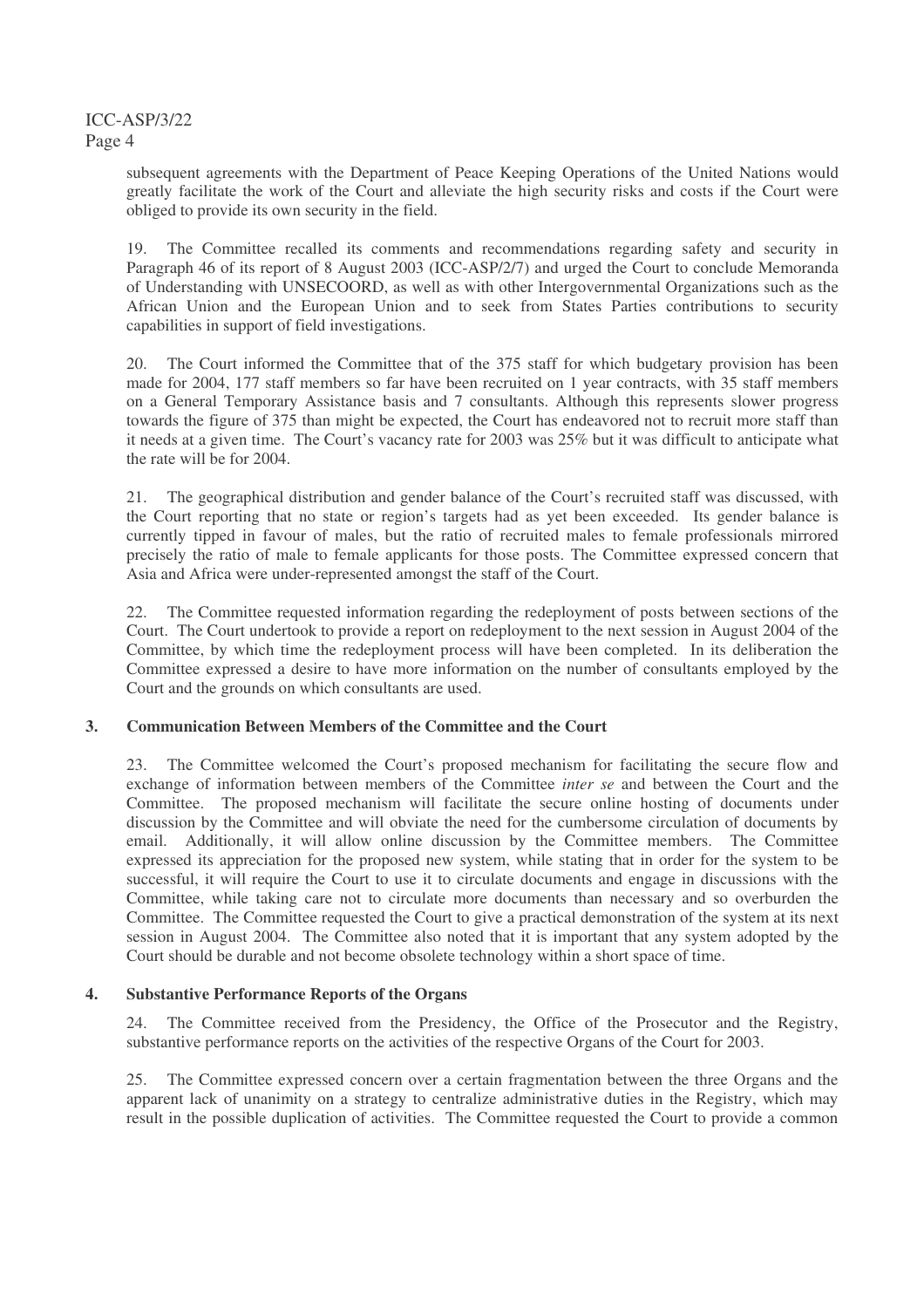organizational chart describing the relationship between the different Organs. The Committee also requested details of the criteria by which the Court distinguishes between its organizational sections, units and divisions in order to assist the Committee in its consideration of the substructures of the Organs of the Court. The Court undertook to furnish the Committee with this information at its next session in August 2004.

26. With regard to outreach and external relations, the Committee requested a list of activities which the different Organs of the Court have performed and recommended that the Court develop a common outreach and external relations programme. A strategy document on this issue should be submitted to the Committee at its next session in August 2004.

#### **5. Report on Budget Issues**

27. The Committee received a report on the status of implementation of the 2003 budget, including the status of assessed contributions as at 25 March 2004, as well as an audit update. The Court also sought guidance from the Committee on whether financial statements of the Court should be signed by all the heads of Organs or whether the Registrar should continue to be the sole signatory to the financial statements. The Committee decided that the Registrar should continue to sign the Court's financial statements as the sole signatory.

28. The Committee received a status report on the implementation of the Court's 2004 budget. The Committee was also informed that in its review of the budget the Court had identified a potential deficit in the budget caused by technical errors in computing salary costs. This error resulted in an underestimation of the 2004 Programme Budget by €4.75 million. However, the Court indicated that based on the revised and re-prioritized staffing requirements, the forecast total of work months and the Court's other financial requirements**,** the forecast deficit would be reduced to €860.000. The Committee was also informed that control mechanisms have been put in place to avoid similar mistakes in the future.

29. The Committee expressed its regret that this mistake was made and noted the measures taken by the Court to ensure that such a miscalculation does not reoccur in the future. The Committee undertook to monitor the consequences of this occurrence and decided to revisit the issue at its next session in August 2004.

30. The Court proposed moving the current December to September budget preparation schedule to the period March to November. The advantage of this timetable would be that the draft budget could be finalized in August and submitted to the Committee and Assembly of States Parties in October and November respectively, closer to the period of the actual implementation of the budget. The Committee was of the view that such a move would be useful and would add to the efficiency of the budgetary process. The Committee recommended that the matter should be referred to the Assembly of States Parties for consideration.

31. The Court requested the Committee's advice on the possibility of changing the budgetary cycle from annual to biennial. This would enable the Court to provide better recruitment terms to staff and to undertake long-term capital projects. The Committee was of the view that while the proposal is commendable, it would not be prudent to move to a biennial budgetary cycle at this stage of the development of the Court.

32. On the issue of staff recruitment the Committee was concerned that staff was only being offered one year contracts. This included key positions. The Committee expressed its concern at this approach on two counts. Firstly, it would not facilitate recruiting a workforce with a wide geographical representation and secondly, it could discourage the most able candidates from applying.